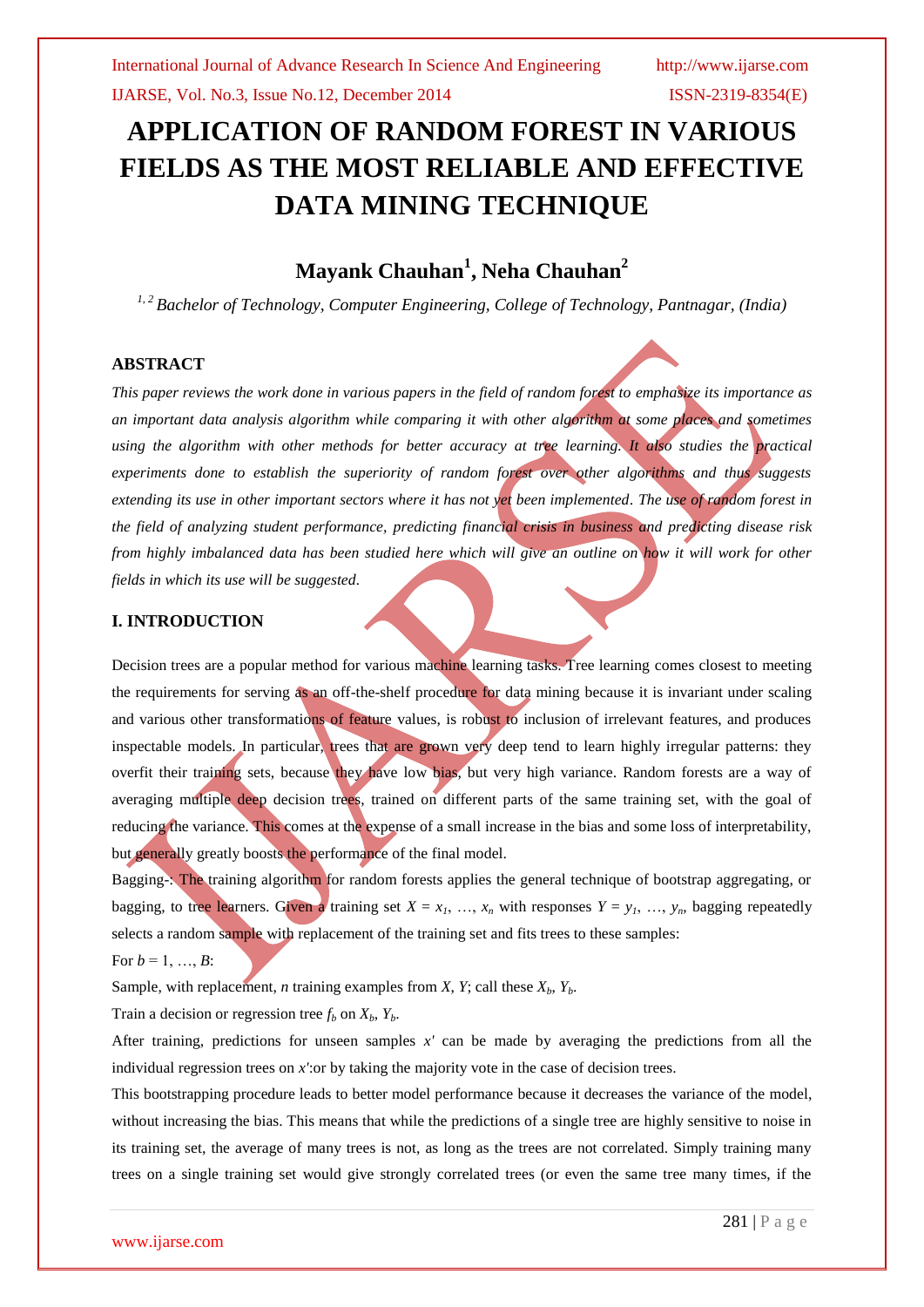### International Journal of Advance Research In Science And Engineering http://www.ijarse.com

## IJARSE, Vol. No.3, Issue No.12, December 2014 ISSN-2319-8354(E)

training algorithm is deterministic); bootstrap sampling is a way of de-correlating the trees by showing them different training sets. Random forest : The above procedure describes the original bagging algorithm for trees. Random forests differ in only one way from this general scheme: they use a modified tree learning algorithm that selects, at each candidate split in the learning process, a [random subset of the features.](http://en.wikipedia.org/wiki/Random_subspace_method) This process is sometimes called "feature bagging". The reason for doing this is the correlation of the trees in an ordinary bootstrap sample: if one or a few features are very strong predictors for the response variable (target output), these features will be selected in many of the *B* trees, causing them to become correlated. Typically, for a dataset with *p* features,  $\sqrt{p}$  features are used in each split.

This random forest algorithm is then used in the following fields:

## **1.1 Education**

A large number of educational institutes in the world have employed the academic credit system in training and education. The educational data in these organizations gets larger over time. Mining such data for educational decision making support has been of interest recently called the educational data mining. Due to flexibility of an academic credit system, educational data mining in this system is full of difficulties which have not yet been addressed properly.

## **1.2 Business**

The exact prediction of financial crisis has become an essential research task for decision makers. In previous years, simple data mining techniques were successfully used for the purpose, but due to the increasing amount and complexity of the data gathered it has become difficult to analyze thus the random forest acts as an efficient method to handle these complexities with great ease. Along with RF another theory i.e. Rough set theory(RST) is also used to handle the uncertainty and vagueness of the business related data.

## **1.3 Predicting Disease Risk**

A method is presented which utilizes healthcare cost and utilization project dataset for predicting disease risk of individuals based on their medical diagnosis history. Data taken from National Inpatient Sample (NIS) data, which is publicly available was used to train the random forest classifiers for disease prediction. Since the data was highly imbalanced, an ensemble learning approach based on repeated random sub-sampling was implemented. This technique divides the training data into multiple sub-samples, while ensuring that each subsample is fully balanced. The performance of support vector machine(SHM), bagging and RF to predict the risk of various chronic disease is discussed.

## **II. USE OF RANDOM FOREST IN EDUCATION**

Universities now a days have become increasingly free the students in the university now have more choices of courses and increased number of subjects required for each courses, but this has also increased the complexity for the colleges to keep a check on the performance of the students. Where in earlier days this work could be done by simple sorting now with increased number of factors affecting the performance of the student it is difficult to judge accurately how a student will perform with simple methods. So the use of RF has been suggested to deal with the complexities and accurately keep a check on their performance and help the students who are thought to be lagging behind. Approach used for educational data classification in an academic credit system with a new combination of a hybrid resampling has three main steps: 1) Data processing, 2) rebalancing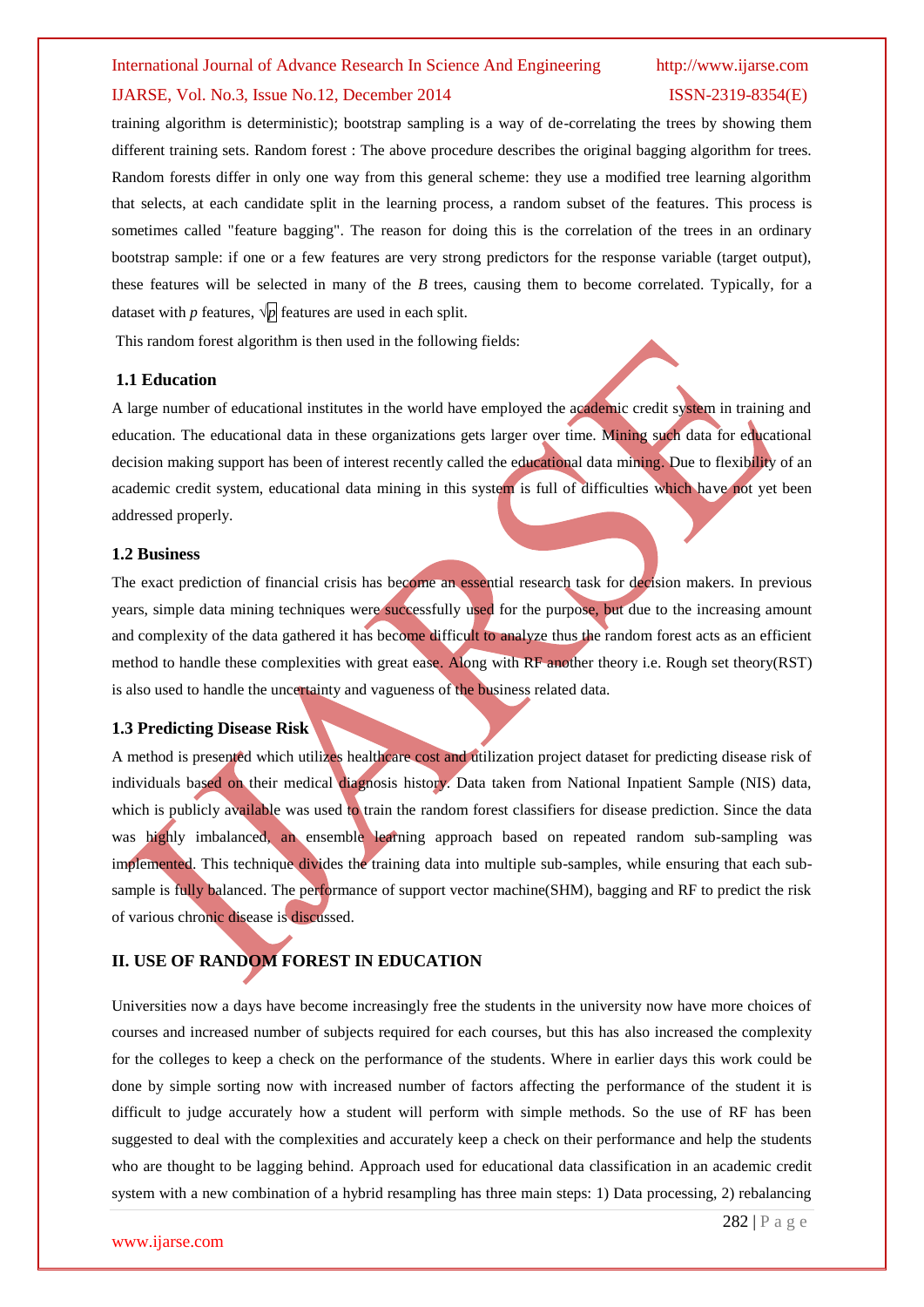## International Journal of Advance Research In Science And Engineering http://www.ijarse.com

## IJARSE, Vol. No.3, Issue No.12, December 2014 ISSN-2319-8354(E)

with a hybrid scheme of oversampling and under sampling, and 3) classifier building process with random forest.





Step 1. Data preprocessing -: this step is responsible for missing grade handling and data transformation. Missing grades are replaced with zeroes for the lowest level of knowledge a student has obtained. The reason for such missing data handling is that we doubt about the effect of incomplete subjects on the final status that a student might get at the end of the standard period of time if effect may prevent him from completing the course on time we take special care of that student as early as possible so that he can pass the examination on time. Step 2 rebalancing with a hybrid scheme of oversampling and undersampling -: imbalanced data classification is performed using cost effective learning methods. If the oversampling is performed then the cost will exceed what it is expected and if undersampling is performed then there would be small data sets that will make our data ineffective.

Step 3.classifier building process with random forest-: it is the characterstic of educational data set to have different courses for different students and the position of missing subject also varies so this complexity can only be handeled by the random forest.

## **2.1 Case study 1**

Vo thi ngoc chau[1] performed an experiment on 361 students in 2005, 342 students in 2006, 319 students in 2007, and 312 students in 2008. Total number of students was 1334. Also data set was prepared for year 2 to 5 year courses. The data was not performed for 1<sup>st</sup> year students because there was not enough information to predict their final year result. The result of the students was predicted using random forest method and accordingly more emphasis was given on the students who were more likely to fail in their exam on the basis of the information available thus there was a considerable improvement in the performance of the students in the successive years.

## **III. PREDICTION OF FINANCIAL CRISIS IN THE MARKET**

The exact prediction of financial crisis is an essential research task for decision makers. In recent years many simple data mining techniques have been used to make the prediction about the market but with globalization and opening of markets there has been a considerable increase in the factors which effect them. Therefore these simple data mining techniques are no longer enough to accurately predict the markets. So for accurately predicting the market and preventing losses random forest technique is used along with rough set theory.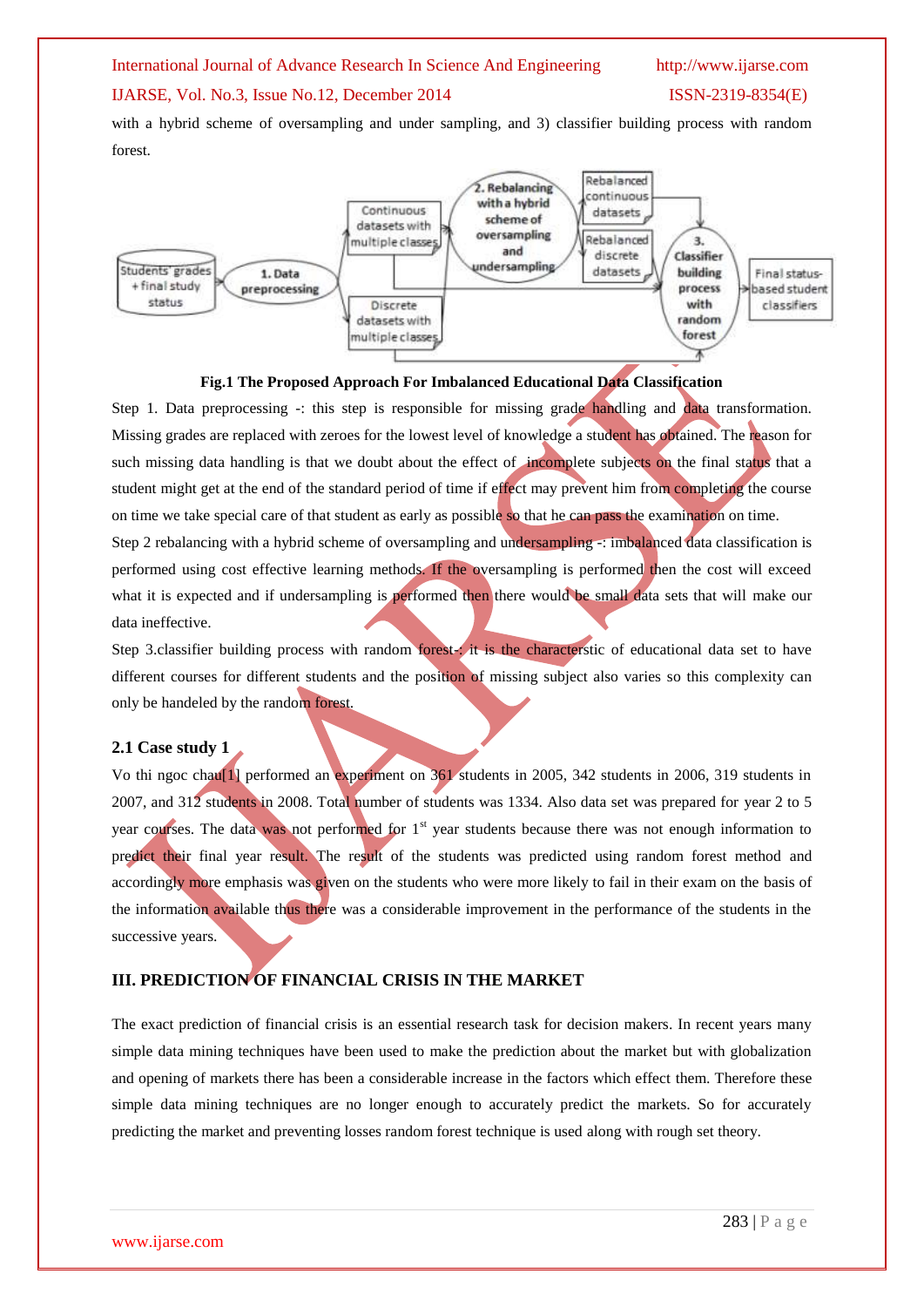## IJARSE, Vol. No.3, Issue No.12, December 2014 ISSN-2319-8354(E)

## **3.1 Working of Random Forest for Market Monitoring**

Random forest is one of the ensemble learning technique which is suitable for handling complexity that occur while monitoring the conditions that are encountered in the business decision making. Different attributes that effect the decision of the managers are divided into sub trees and these subtrees are joined together to form a random forest which has given the best result compared with other algorithm that have been applied on them. In modern construction process this technique generates various cart like tree, each trained on a bootstrapped sample of the original training data, and searches only across a randomly selected subset of the input variable to determine a split. For classification task each tree in RF casts a unit vote for the most popular class at input x. the final output of the classifier is determined by majority vote of trees. The number of parameter is a user defined variable but is not sensitive to it. Normally the value is set to square root of the number of inputs. Eventually the trees in RF are not pruned, further decreasing the computational complexity

## **3.2 Rough Set Theory (RST)**

Rough set theory is an emerging mathematical tool that can be utilized to tackle uncertainity and vagueness. It focuses on the discovery of patters in inconsistent data structures and can be employed on this basis to perform formal reasoning under uncertainity, machine learning and knowledge discovery. This method has its specific merits compared to other machine learning process. RST does not require any pre-defined or additional information about the empirical training data, such as probability distribution in statistics or grades of membership in set theory. And RST can generate knowledge in logic statements and express comprehensive rules in If(condition) then(decision) format.

These two methods were used to perform the experiment mentioned below

## **3.3 Case Study 2**

Mushang Lee [2] performed the experiment on the Taiwan stock exchange and the database of the Taiwan Economic Journal, Taiwan experienced financial distress from 2007 to 2010. The financial distress criteria for sampling required a firm to announce that stocks needed to be "traded" or "terminated". The companies were characterized under 1) having a credit crisis 2)having a net operating loss, 3) failing to pay debts, 4) violating regulations. The size of matched sample was 194 firms, including 97 in financial distress and 97 finantially sound corporations. In this study then applied feature selection method was used, called RF method to identify the informative features and then was fed into the RST model to construct an emerging pre-warning system. The outcome of the above study was that a pre warning model or system was developed by the combination of RF and RST which was useful in accurately making decisions pertaining the risks involved in the market. And rather then giving complicated mathematical mathematical equations the model presents a comprehensible decision rules for decision mkers to make reliable judgements.

## **IV. PREDICTING DISEASE RISKS FROM HIGHLY IMBALANCED DATA**

A large amount of data is available from the doctors and hospitals about the patients who have come to the hospital or shown sine of a disease or are susceptible to certain disease may be because of living conditions, family history or past experiences etc. people are recomende to get regular chackups and the information about their health is stored by the governmental agencies such as center for disease control(CDC), agency for health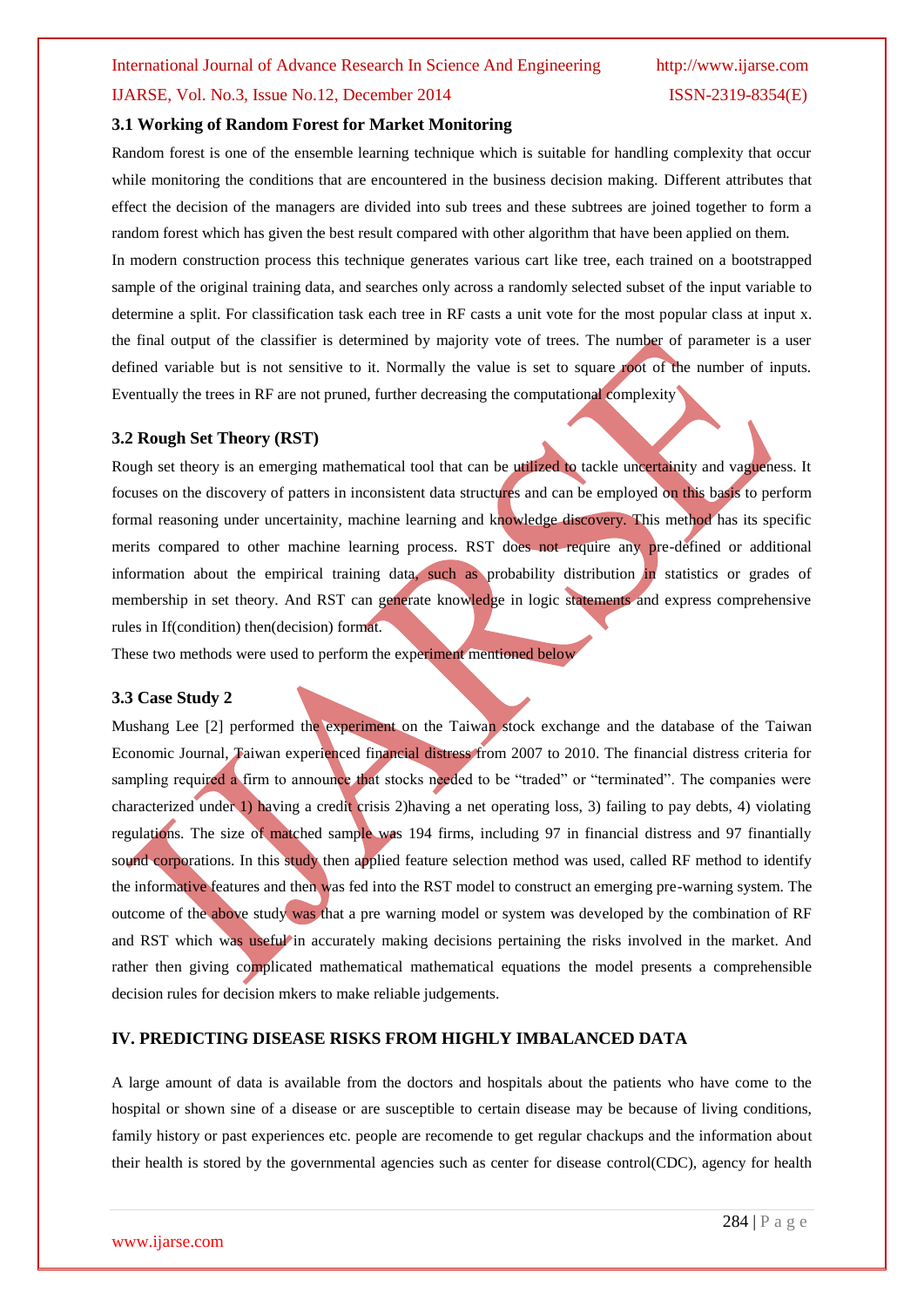## International Journal of Advance Research In Science And Engineering http://www.ijarse.com

## IJARSE, Vol. No.3, Issue No.12, December 2014 ISSN-2319-8354(E)

care quality(AHRQ ) and US department of health and human sources. Thus the disease predictability is applied to the data to give a prediction about the disease from which people with different features may suffer.

## **4.1 Using the Random Forest**

The random forest works as above by creating multiple classifications and regressions (CART) trees, each trained on a bootstrap sample of the original training data and searches across a randomly selected subset of input variable to determine the split. CARTS are binary decision trees that are constructed by splitting the data in a node into child nodes repeatedly, starting with the root node that contains the whole learning sample. It also utilizes the features of the RF i.e. effectiveness in estimating missing data, capability of error balancing in imbalanced data, and ability estimate importance of variables used in classification. Here the RF uses the gini measure of impurity to select the split with the lowest impurity at every node. Gini impurity is given by

$$
I\left(t_{x_i}\right) = 1 - \sum_{c=0}^{c} \left(\frac{n_{ci}}{a_i}\right)^2 \tag{1}
$$

The gini index of a split is the weighted average of the different values of variable X which is given by

$$
Gini (t, X) = \sum_{i=1}^{J} \frac{a_i}{N} I(t_{x_i})
$$
 (2)

**4.2 Case Study 3**

**Table 1 Sample Dataset, the Bolded Column Representing the Category to Predict**

|                        |             | Cat. Cat. Cat.                                         |                | $\mathbf{u}$             | Cat.<br>50              |          |                               |                                                                                                                                                                                                                               | Cat. 257 Cat. 258 Cat. 259 Age                                                                                                                                                                                                |    | Race                                                  | Sex |
|------------------------|-------------|--------------------------------------------------------|----------------|--------------------------|-------------------------|----------|-------------------------------|-------------------------------------------------------------------------------------------------------------------------------------------------------------------------------------------------------------------------------|-------------------------------------------------------------------------------------------------------------------------------------------------------------------------------------------------------------------------------|----|-------------------------------------------------------|-----|
| Patient 1              | $\mathbf 0$ | $\begin{array}{ccc} & & 0 & & \rightarrow \end{array}$ |                | $0 \qquad $              | $\sim$ 1 $\sim$ $\sim$  |          |                               |                                                                                                                                                                                                                               | 0 1 1 69                                                                                                                                                                                                                      |    | $\overline{3}$                                        |     |
| $\bullet$<br>$\bullet$ |             |                                                        |                |                          |                         |          |                               | the control of the control of the control of the control of the control of the control of the control of the control of the control of the control of the control of the control of the control of the control of the control | the control of the control of the control of the control of the control of the control of the control of the control of the control of the control of the control of the control of the control of the control of the control |    | the control of the control of<br>the committee of the |     |
| Patient N              |             | $\overline{0}$                                         | $\overline{0}$ | $\overline{\phantom{a}}$ | $\overline{\mathbf{0}}$ | $\cdots$ | $\overline{1}$ $\overline{0}$ |                                                                                                                                                                                                                               | $\theta$                                                                                                                                                                                                                      | 55 |                                                       |     |

The above table was studied by Mohammed Khalilia [3] for better understanding of how random forest can be used for prediction of disease. In this for every record we extract the age, race and sex and 15 diagnosis categories. Every record is represented as a d=262 dimensional feature vector. Features 1-259 are binary, one for each disease category. The remaining three features are age, race and sex. We denote the samples that contain a given disease category as "active" and the remaining ones as "inactive". The active and inactive data samples are defined only from the point of view of the disease being classified. For example in table 1, sample 1 is active for disease category 50, while sample N is inactive. Thus the above data is analyzed using the random forest and the result gives the most accurate possible prediction of diseases thus increasing the chances of early detection of diseases. This study was specially done for the detection of following categories: breast cancer, type 1 diabetes, type 2 diabetes, hypertension, coronary arthrosclerosis, peripheral atherosclerosis, other circulatory diseases and osteoporosis. This method was especially helpful in detection of common diseases like diabetes.